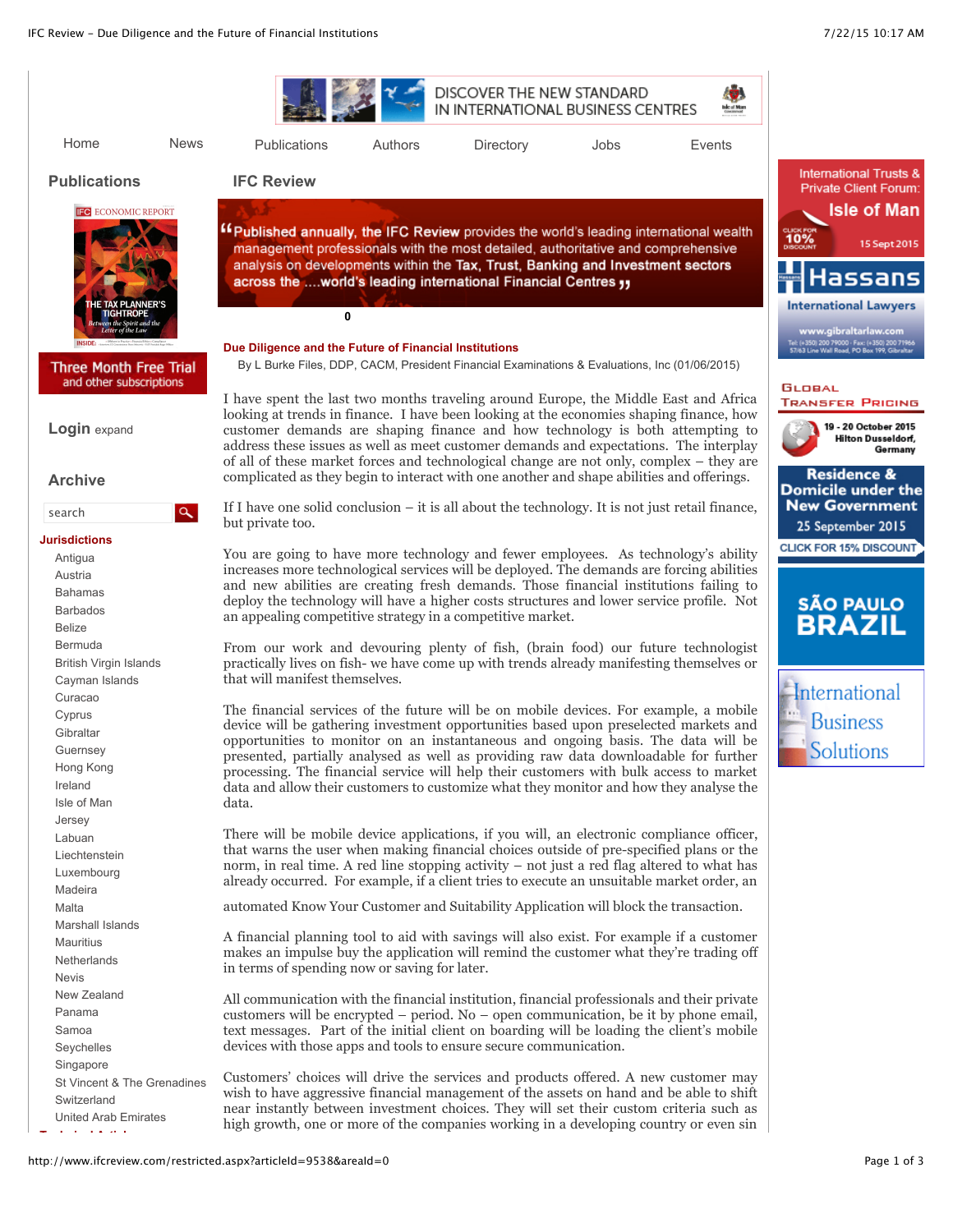## IFC Review - Due Diligence and the Future of Financial Institutions 7/22/15 10:17 AM

**IFC** Review

Register now to receive the **Free IFC Review Email Services** 

Register now to receive a free trial and any of our regular email services including; monthly e-journal, weekly news mailer, industry events update and workinwealth- our soon to be launched industry Job board.

## **Technical Articles**

[Comment](http://www.ifcreview.com/area.aspx?areaId=52) [Latest Articles](http://www.ifcreview.com/area.aspx?areaId=51) [Trusts & Estate Planning](http://www.ifcreview.com/area.aspx?areaId=57) [Asset Protection](http://www.ifcreview.com/area.aspx?areaId=5) [Citizenship and Residency](http://www.ifcreview.com/area.aspx?areaId=64) [Due Diligence](http://www.ifcreview.com/area.aspx?areaId=63) [International Tax Planning](http://www.ifcreview.com/area.aspx?areaId=39) [Tax Treaties](http://www.ifcreview.com/area.aspx?areaId=13) [Banking](http://www.ifcreview.com/area.aspx?areaId=56) [Foundations](http://www.ifcreview.com/area.aspx?areaId=4) [Funds](http://www.ifcreview.com/area.aspx?areaId=50) [Hedge Funds and Alternative](http://www.ifcreview.com/area.aspx?areaId=43) Investments [Insurance](http://www.ifcreview.com/area.aspx?areaId=49) [Islamic Finance](http://www.ifcreview.com/area.aspx?areaId=58) [Philanthropy](http://www.ifcreview.com/area.aspx?areaId=40) [Regulation](http://www.ifcreview.com/area.aspx?areaId=45) **[Technology](http://www.ifcreview.com/area.aspx?areaId=59)** [United Kingdom](http://www.ifcreview.com/area.aspx?areaId=47) [United States of America](http://www.ifcreview.com/area.aspx?areaId=46) [Asia](http://www.ifcreview.com/area.aspx?areaId=42) [Europe](http://www.ifcreview.com/area.aspx?areaId=55) [South America](http://www.ifcreview.com/area.aspx?areaId=41)

stocks such as alcohol, gambling, and tobacco. But it will be their choice.

The KYC demanded on all clients on boarding will continue to grow in scope and depth. The flip side of this is now these very same expenses can be a source of revenue. Financial institutions could become identity vouchers having checked and doubled checked a background – like a seal of good background keeping. Combine this with the ability to analyse and use the information on their clients, could provide an insight to a client on simple issues such as creditworthiness or the need for additional financial products, like insurance. A good financial institution will really know their customers. This information when aggregated can also be used for marketing or for possible screening applications, such as for employment. Mind you some laws and or permissions would need to be addressed.

Financial institutions will be replaced by digital financial/informational platforms that are run almost entirely by algorithms and applications. Financial institutions of the future will essentially be technology companies that mediate information, aggregate store and dispense credits, and through this learn about and analyze a customer's preferences on products, services, and markets.

The client account of the future will be institution-agnostic: an open ecofiscal system where a client manages their current and future financial needs. Financial institution accounts will be like your cell phone number, it is still your account number even though you and your account can move from one financial institution to another. The account will represent your financial identity and you will keep it regardless of who is providing the service, be it a financial institution, a large tech firm, or a new company. While this is a prediction I can tell you this is happening in Kenya with M-Pesa – a powerful tool to be sure. One can spend, save, borrow and invest all with a mobile device and an M-Pesa account. It is amazing.

Blockchain technology will be widely used to distribute, verify and record a wide-range of financial services, making the financial system more decentralized, buy and sell currencies, investments, copyrighted material, as well as make and receive payments for same. Some risks will be eliminated, while some new risks will be introduced. We might understand those risks we will choose to eliminate, but I am not yet sure we understand those risks we will inadvertently create. I can think of Bitcoin where you know you have 100 Bitcoin in your Bitcoin wallet, but with no way to remember your key or access your key, the Bitcoins remain visible yet irretrievable.

Social investing and trading platforms will become more common and more sophisticated. New options will arise with social sourced; lending, borrowing, and exchanges on these platforms. We see some of this emerging with crowd funding applications on choices for equity and debt. A financial institution's information on their clients harvested from their KYC obligations and the client's past behaviour provide an opportunity to provide meaningful ratings on and for the participants on these platforms.

Decentralized and crowd-sourced loans, mortgages, and risk management products will become the norm. Traditional middlemen will be cut out, with institutional investors providing funds to consumers or businesses directly through online platforms. Think of how many middlemen have been cut out of travel (Expedia), auto buying (eBay), shopping (Amazon), small transactions (PayPal), why do you think traditional financial institutions might be immune? Even now the shadow bankers are three times the size of traditional financial institutions. The shadowing banking choices are only going to grow larger and more diverse.

Powerful algorithms will monitor the behaviour of a financial institution's data to identify external and insider security threats on a real time basis. Financial institutions will require  $24/7$  real time threat assessment and response that is automated – and probably outsourced to experts. You just cannot hire a security guard to protect the front door as now the front doors are all electronic.

Many of the offerings in technology will have common DNA – common programs and service providers will increase the risk of not just one electronic financial institution's robbery – but many concurrent robberies. To put it another way, as soon as you figure out a key to one financial institution's vault, you have the key to the vaults of 100.

Just a few months ago over a billion dollars was stolen almost overnight from 30 financial institutions around the world. Kaspersky Labs uncovered that an international